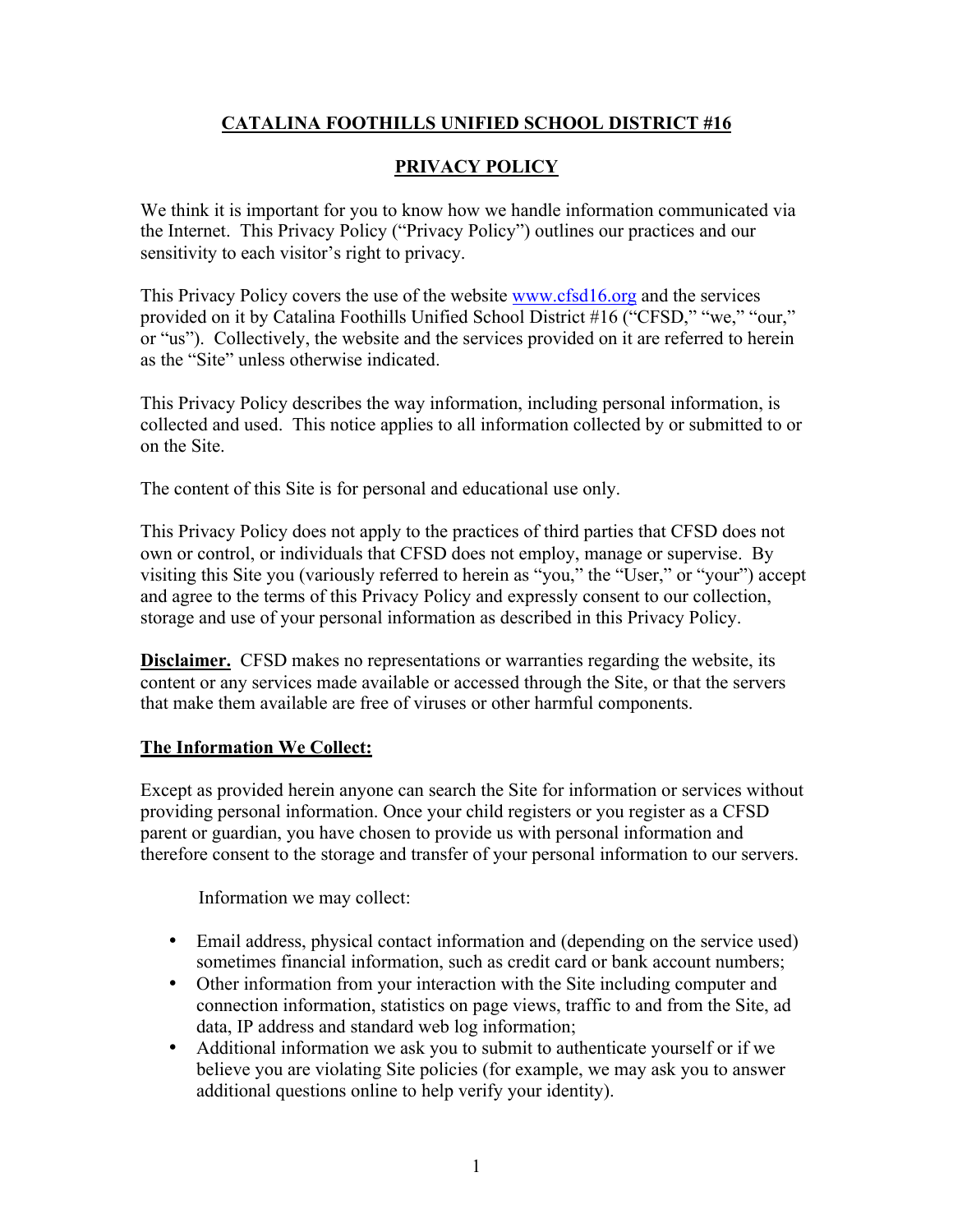System-Generated Information. In addition to information actively provided by visitors to this Site CFSD may record information such as but not limited to the following types of information each time this Site is used:

- Internet address of the computer being used
- Web page(s) requested
- Network software access
- Referring web page
- Browser used
- Date, time and duration of activity
- Password(s) and account(s) accessed
- Volume of data transferred if applicable

CFSD uses this information to monitor, preserve and enhance the function and integrity of the system. Information is collected for analysis and statistical purposes, and may be used to help diagnose problems with the server and to carry out other administrative tasks, such as assessing what information is of most interest to visitors, determining technical design specifications and identifying system performance and/or problem areas.

Monitoring. In cases of suspected violations of CFSD policies, especially unauthorized access to student accounts, the system administrator may take such measures as are necessary including authorizing detailed session logging. This may involve capturing and retaining a complete keystroke log of an entire session.

#### **Marketing:**

We do not sell personally identifiable information for marketing purposes. We may combine your information with information we collect from others and use it to improve and personalize our services, content and advertising.

#### **How We Use Your Information:**

Our primary purpose in collecting personal information is to provide you with a safe, smooth and efficient experience. You agree that we may use your personal information to:

- Maintain and improve the CFSD website;
- Contact a User for customer support;
- Resolve disputes and troubleshoot problems;
- Protect against fraud and illegal activity;
- Customize, measure and improve the Site, content and advertising;
- Enforce CFSD's policies and this Privacy Policy.

#### **Cookies:**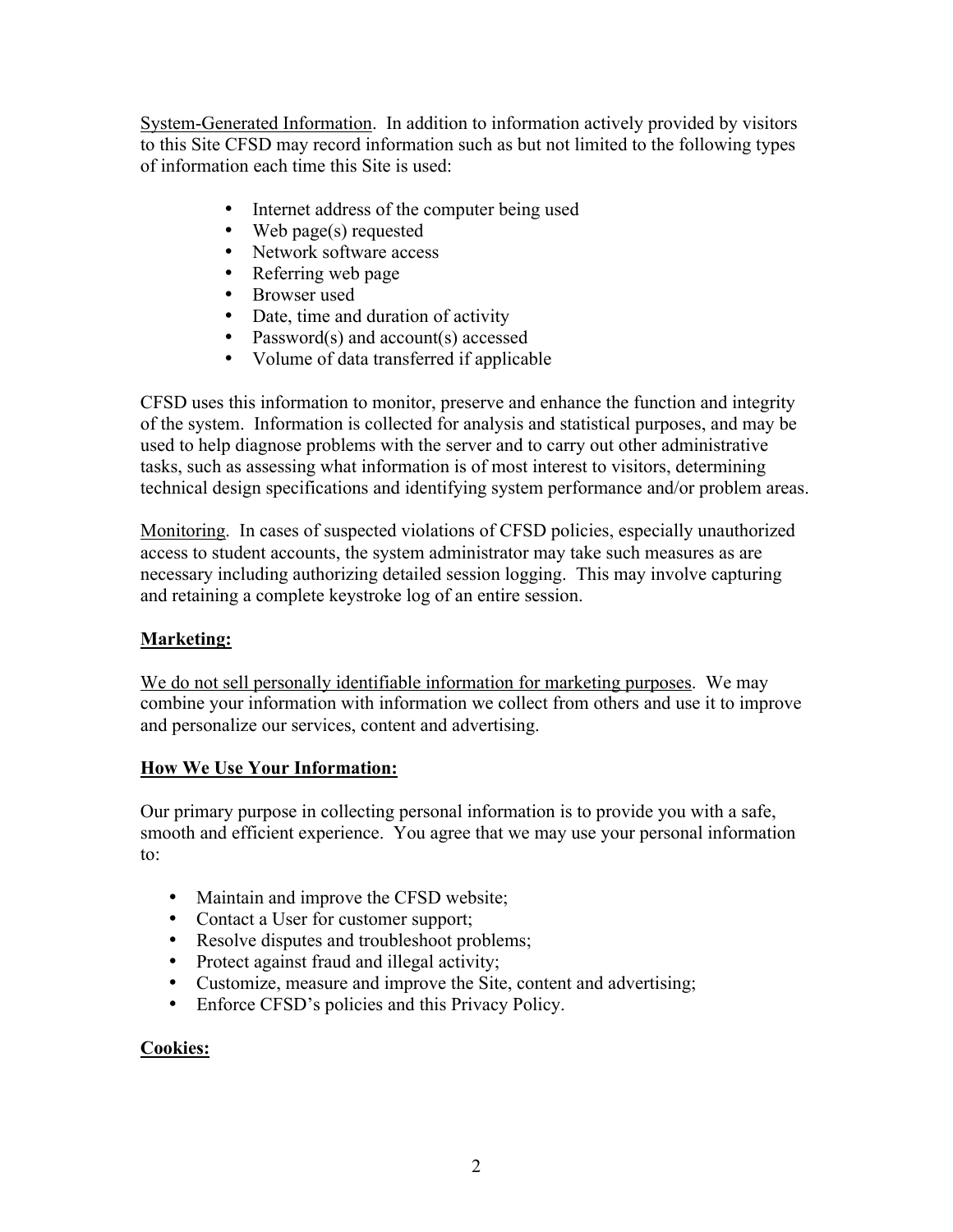Cookies are short pieces of information used by web browsers to remember information provided by the user, such as passwords and preferences from past visits. Additional information on cookies is available at the Cookie Central Website www.cookiecentral.com. Some web-based services require cookies for access. Any information that CFSD may store in cookies is used exclusively for internal purposes only.

### [**The CFSD website does not use cookies to track user information.**]

Please be aware when in contact with third parties: you may inadvertently download cookies we do not control.

## **CFSD's Disclosure of Your Information:**

To the extent permitted by applicable laws and regulations CFSD, if required to respond to a legal inquiry, or in its good faith belief that disclosure is necessary, in its sole discretion may release your personal information. CFSD in its sole discretion may disclose personal information to respond to legal requirements, enforce our policies, and respond to reasonable claims to protect anyone's rights, property, or safety. CFSD also reserves the right in its sole discretion to disclose collected information to investigate or defend itself against third party claims or allegations. Such information will be disclosed in accordance with applicable laws and regulations.

To the extent permitted by applicable laws and regulations CFSD, in its sole discretion, may share your personal information with:

- Service providers under contract who help with our operations, such as fraud investigators and Information Technology providers;
- Law enforcement or other governmental officials, in response to a verified request relating to a criminal investigation or alleged illegal activity or to report suspected illegal activity. In such events, we may disclose information relevant to the investigation or report, such as name, city, state, zip code, telephone number, email address, User ID history, IP address, fraud complaints, and CFSD use history;
- CFSD's legal counsel in the event of an investigation or to defend against User claims or third party claims or allegations.

Without limiting the above, we will not otherwise disclose your personal information to law enforcement, other government officials, or other third parties without a subpoena, court order or other legal procedure, except when we believe in good faith that the disclosure of information is necessary to prevent imminent physical harm, damage to property, violations of rights, or to report suspected illegal activity.

Security. Although every effort is made to secure network communications, CFSD cannot insure the privacy of on-line communications. Individuals using on-line services should also take steps to protect personal information, such as logging off PIV and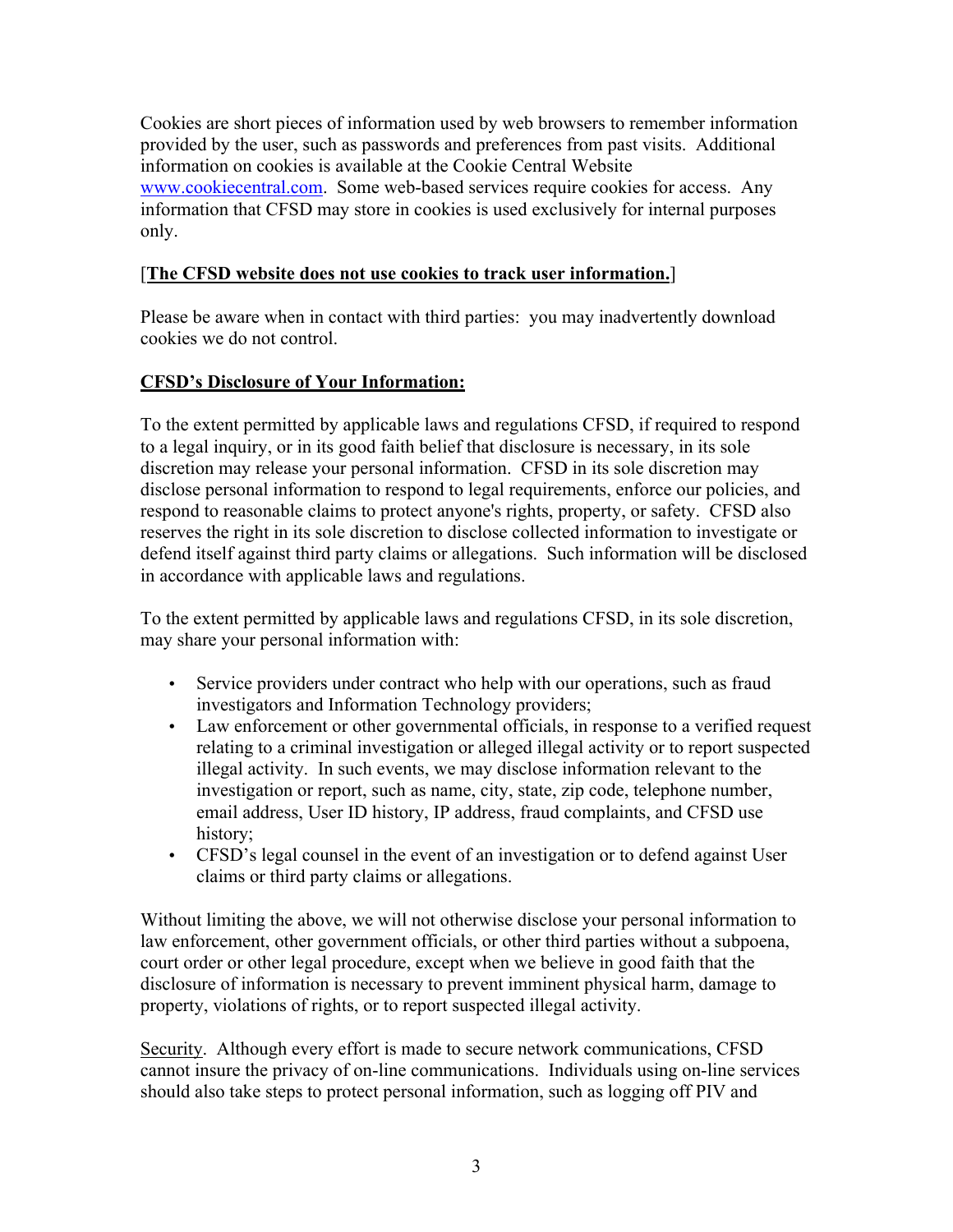closing the web browser when finished using the Site. Failure to do so may result in personal information being viewed by someone else.

### **Using Information from CFSD; PIV:**

PIV. CFSD is pleased to offer you student information via a web-based version of each student's grades/records called Parent Internet Viewer ("PIV").

Security and Confidentiality. CFSD affords the same degree of confidentiality to student information stored on PIV as is given to student records stored by CFSD in any other medium. We are committed to protecting the confidentiality of student information. Firewalls, passwords, encryption, and audit trails are further used to safeguard each student's information. We identify the records released and note the time and date of electronic access to them each time the student, parent, or guardian accesses PIV. We have taken steps to make all information received from on-line visitors as secure as possible against unauthorized access and use.

SSL. All personal information submitted to or gathered by the Site through on-line forms is handled through a secure server using SSL (Secure Socket Layer) technology. This information is encrypted while it is transferred over the Internet.

Our SSL web server uses authentication. For other then general information viewing, PIV must be accessed with an SSL-compatible browser or terminal.

You can tell when you are secure by looking at the location (URL) field. If the URL begins with https:// (instead of http://), the document comes from a secure server. This means each student's data cannot be read or deciphered by unauthorized individuals.

Passwords. User names and passwords provide two layers of authentication and are stored in an encrypted database that is isolated from the Internet. As a PIV user, your role in maintaining the security of the student's information is: 1) keeping your login ID and password confidential; and 2) keeping the information you view and/or download confidential.

Confidentiality. All information on PIV is strictly confidential. Its disclosure to unauthorized individuals is prohibited. If you receive a student's information or someone else's email in error immediately destroy it and notify CFSD by reply email at webmaster@cfsd16.org or by telephone number at (520) 209-7500.

#### **PIV Account Protection:**

Your password is the key to your child's student records. Do not disclose your CFSD password to anyone. If you share your password or your personal information with others, remember that you alone are responsible for all actions taken in the name of the student account. If you lose control of your password, you may lose substantial control over your personal information and/or the student's personal information, and you may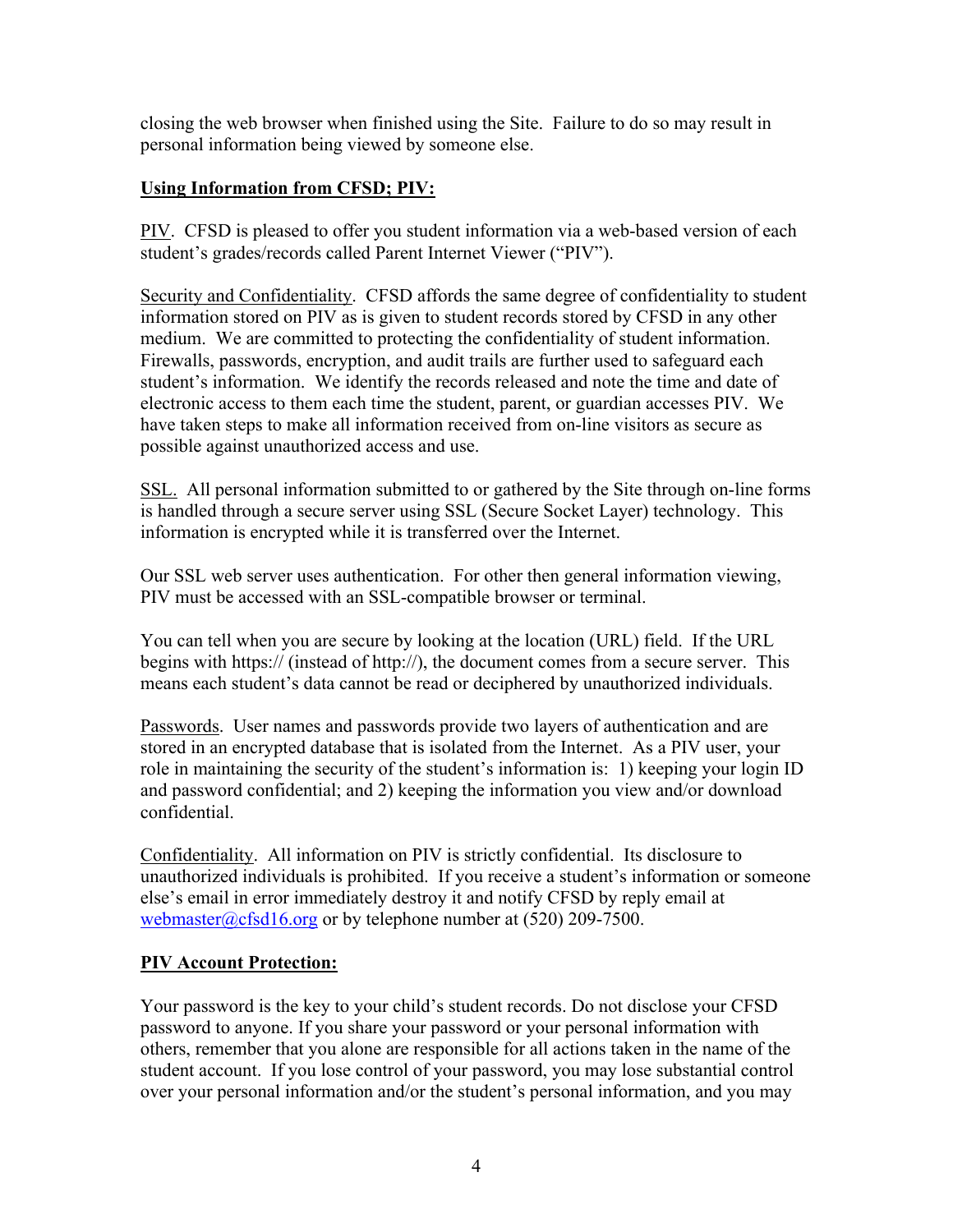#### be subject to legally binding actions taken on your behalf. **Therefore, if your password has been compromised for any reason, you should immediately notify CFSD to obtain a new password.**

Downloading. Except as provided herein you may read and download information at this Site without identifying yourself or providing any personal information. However, please be aware that you may have to identify yourself and/or provide personal information by logging on to the PIV. Any personal information that you provide to us through email messages, surveys, or forms will only be used to respond properly to your request. Except as required by law and described herein, CFSD does not share, disclose, or sell email addresses or phone numbers to other organizations.

Response to electronic communication. CFSD will make its best effort to provide a timely response to electronic inquiries. In some cases, the teachers and/or other personnel responding to an email inquiry or other communication may not be immediately available to do so. Please allow at least three (3) business days for a response.

## **Closed Files:**

We do not retain personal information from closed files except to comply with law, prevent fraud, resolve disputes, troubleshoot problems, assist with any investigations, enforce this Privacy Policy, or take other actions otherwise permitted by law.

## **No Spam, Spyware or Spoofing:**

Our users and we do not tolerate spam.

To report CFSD-related spam or spoof emails to CFSD, please forward the email to webmaster@cfsd16.org. You may not use our communication tools to send spam or otherwise send content that would violate applicable laws of CFSD policies. We automatically scan and may manually filter messages to check for spam, viruses, phishing attacks and other malicious activity or illegal or prohibited content, but we do not permanently store messages sent through these tools.

# **Links to other sites:**

Website Links. This Site contains links to other Internet websites that are not managed by CFSD and are not owned or controlled by CFSD. CFSD provides these links for informational purposes only. CFSD does not endorse and has not verified the accuracy of the information in or on those websites.

CFSD is not responsible for any privacy policies, content or practices of other websites, companies or organizations. If you disclose your information to others, you are subject to the privacy policies of these third parties as and where applicable.